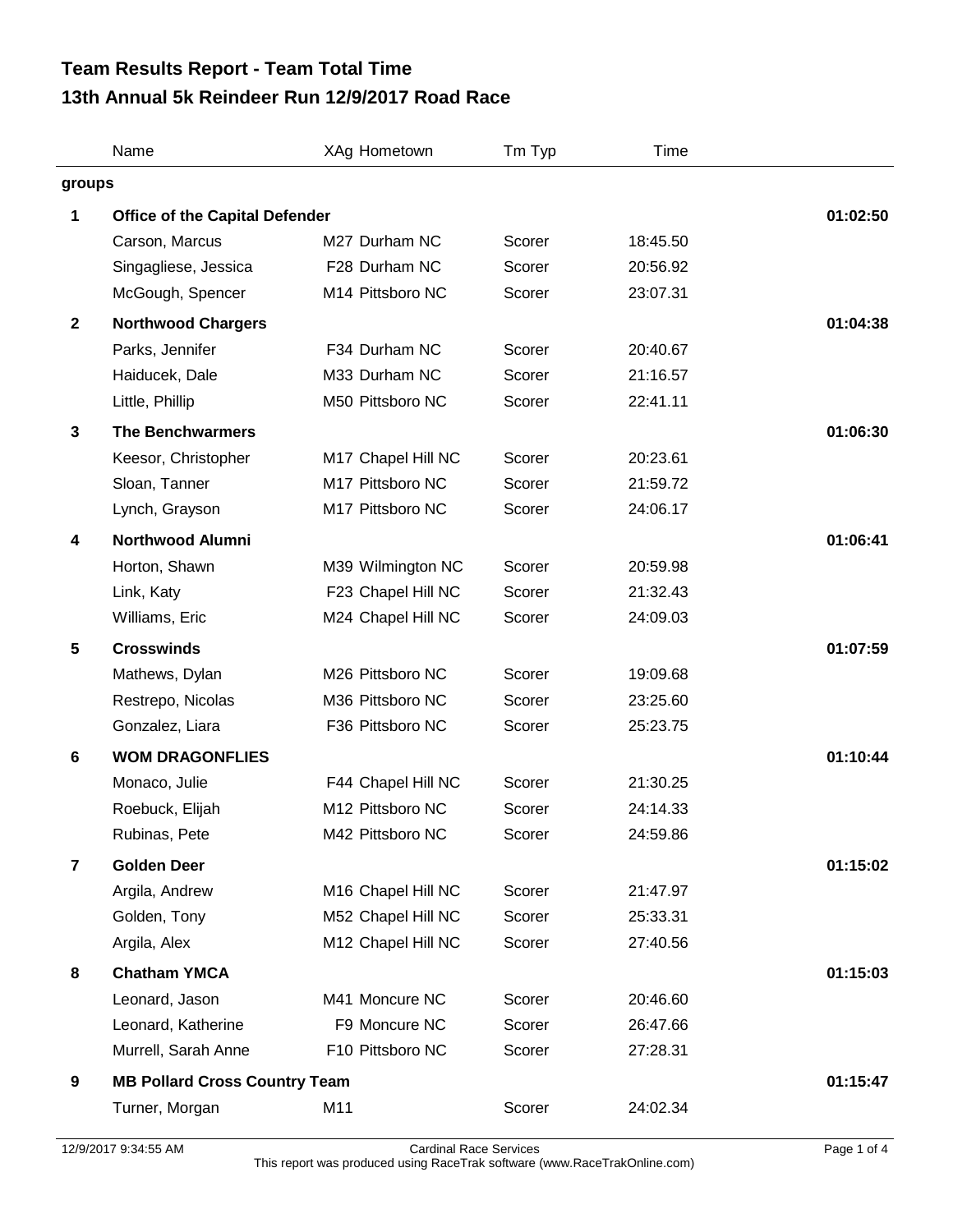|    | Name                              | XAg Hometown       | Tm Typ | Time     |          |
|----|-----------------------------------|--------------------|--------|----------|----------|
|    | Butalia, Nihal                    | M13                | Scorer | 25:33.79 |          |
|    | Lippers, Erin                     | F14                | Scorer | 26:11.35 |          |
| 10 | <b>Seoul Glo</b>                  |                    |        |          | 01:18:24 |
|    | Bae, Mason                        | M13 Pittsboro NC   | Scorer | 21:33.94 |          |
|    | Bae, Sheldon                      | F44 Pittsboro NC   | Scorer | 27:27.63 |          |
|    | Bae, Andrew                       | M46 Pittsboro NC   | Scorer | 29:22.59 |          |
| 11 | <b>PES Panda Pacers</b>           |                    |        |          | 01:21:47 |
|    | Flynn, Joe                        | M9 Pittsboro NC    | Scorer | 26:10.97 |          |
|    | Perry, Dylan                      | M9 Pittsboro NC    | Scorer | 27:40.73 |          |
|    | Ward, Carsyn                      | F9 Pittsboro NC    | Scorer | 27:54.85 |          |
| 12 | The Tortoise and the Hamses       |                    |        |          | 01:21:53 |
|    | Harris, Alex                      | M27 Chapel Hill NC | Scorer | 23:37.38 |          |
|    | Harris, David                     | M58 Pittsboro NC   | Scorer | 27:55.40 |          |
|    | Harris, Bethany                   | F26 Chapel Hill NC | Scorer | 30:20.58 |          |
| 13 | <b>Cub Runners 1 (RunTeam)</b>    |                    |        |          | 01:22:59 |
|    | Breedlove, Kristen                | F33 Goldston NC    | Scorer | 23:40.87 |          |
|    | Burkhead, Sholl                   | F13 Sanford NC     | Scorer | 27:33.85 |          |
|    | Afonso, Frank                     | M38 Siler City NC  | Scorer | 31:44.21 |          |
| 14 | <b>Mount Olive Baptist Church</b> |                    |        |          | 01:29:20 |
|    | Zachary, Kristina                 | F36 Snow Camp NC   | Scorer | 29:44.67 |          |
|    | Godfrey, Joe                      | M53 Snow Camp NC   | Scorer | 29:45.65 |          |
|    | Ray, Chad                         | M47 Snow Camp NC   | Scorer | 29:49.76 |          |
| 15 | <b>Pollard Prancers</b>           |                    |        |          | 01:30:13 |
|    | Navarro, Victoria                 | F25 Siler City NC  | Scorer | 28:11.81 |          |
|    | Glass-Steel, Christine            | F43 Chapel Hill NC | Scorer | 29:01.17 |          |
|    | Mitchell, Emily                   | F23 Chapel Hill NC | Scorer | 32:59.56 |          |
| 16 | <b>Fast and Furious (sort of)</b> |                    |        |          | 01:30:53 |
|    | Hall, Catherine                   | F12 Pittsboro NC   | Scorer | 28:24.82 |          |
|    | Hall, Elizabeth                   | F10 Pittsboro NC   | Scorer | 31:12.77 |          |
|    | Hall, Mark                        | M40 Pittsboro NC   | Scorer | 31:15.14 |          |
| 17 | <b>Friends of Ben</b>             |                    |        |          | 01:34:36 |
|    | Waudby, Burke                     | M14 Pittsboro NC   | Scorer | 24:15.67 |          |
|    | Waudby, Michael                   | M44 Pittsboro NC   | Scorer | 28:39.61 |          |
|    | Waudby, Lindsey                   | F41 Pittsboro NC   | Scorer | 41:40.62 |          |
| 18 | <b>Three Best Friends</b>         |                    |        |          | 01:36:47 |
|    | Soto, Noe                         | M25 Siler City NC  | Scorer | 29:30.06 |          |
|    | Reyna, Norma                      | F31 Siler City NC  | Scorer | 31:01.41 |          |
|    | Soto, Evelyn                      | F25 Siler City NC  | Scorer | 36:15.36 |          |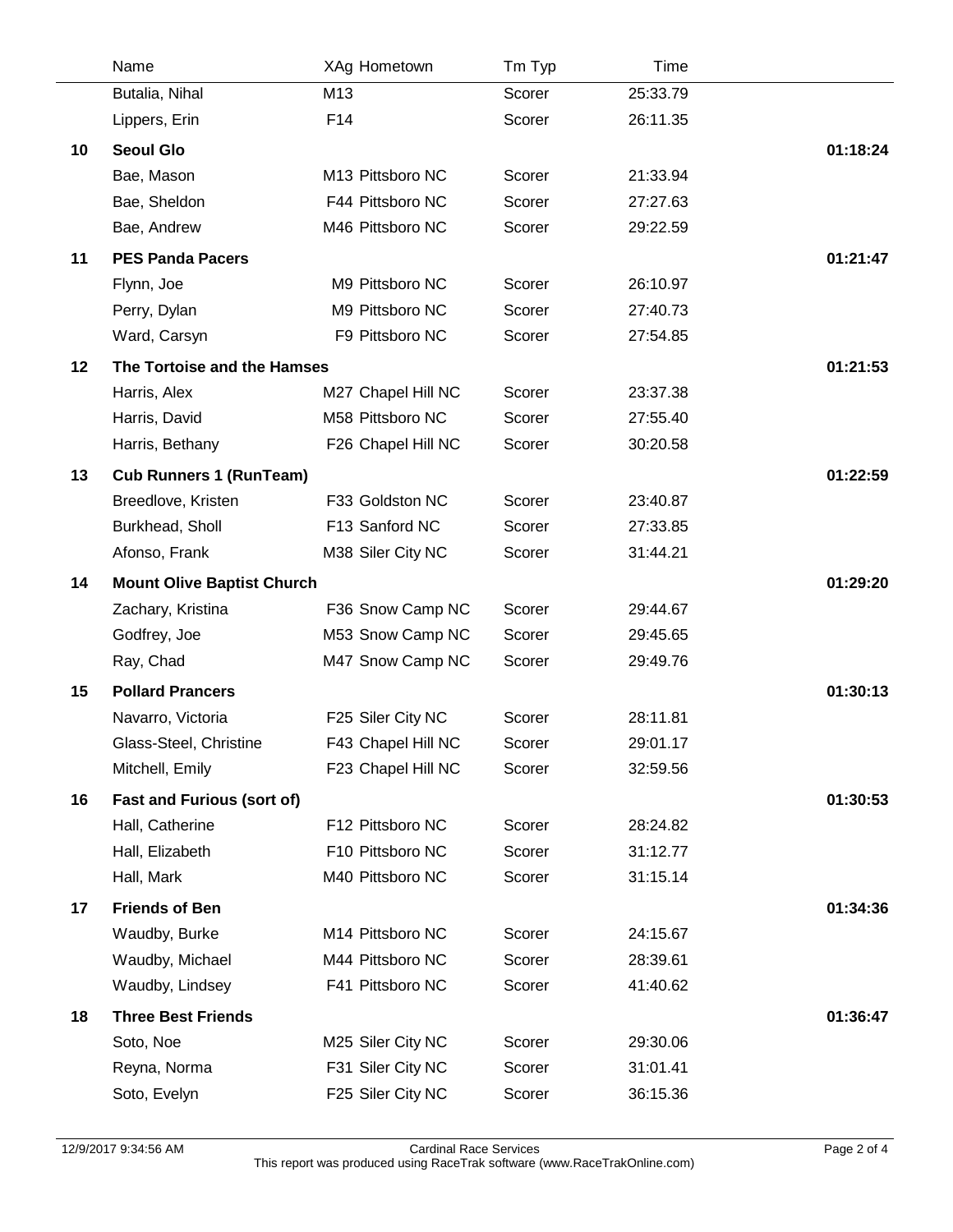|    | Name                         | XAg Hometown         | Tm Typ | Time     |          |
|----|------------------------------|----------------------|--------|----------|----------|
| 19 | <b>The Ornaments</b>         |                      |        |          | 01:37:19 |
|    | O'Neil, Aidan                | M6 Pittsboro NC      | Scorer | 30:51.70 |          |
|    | O'Neil, Patrick              | M38 Pittsboro NC     | Scorer | 30:52.63 |          |
|    | Difino, Gina                 | F38 Pittsboro NC     | Scorer | 35:35.09 |          |
| 20 | <b>Pfizer Bunsen Burners</b> |                      |        |          | 01:38:32 |
|    | Jackson, Karen               | F60 Sanford NC       | Scorer | 25:35.00 |          |
|    | Clayton, Abigail             | F11 Sanford NC       | Scorer | 31:15.31 |          |
|    | Picard, Brian                | M40 Sanford NC       | Scorer | 41:41.62 |          |
| 21 | <b>Blessed Turtles</b>       |                      |        |          | 01:41:44 |
|    | McCall, Jacob                | M14 Pittsboro NC     | Scorer | 27:58.00 |          |
|    | Henry, Amy                   | F25 Raleigh NC       | Scorer | 31:10.34 |          |
|    | Henry, Josh                  | M24 Raleigh NC       | Scorer | 42:35.77 |          |
| 22 | <b>Triangle Fitness</b>      |                      |        |          | 01:42:07 |
|    | Scott, Anthony               | M47 Pittsboro NC     | Scorer | 25:16.45 |          |
|    | Sowards, Brittney            | F29 Siler City NC    | Scorer | 33:24.21 |          |
|    | Scott, Jennifer              | F46 Pittsboro NC     | Scorer | 43:26.83 |          |
| 23 | <b>Star Trekkers</b>         |                      |        |          | 01:45:18 |
|    | Swanick, Shane               | M26 Siler City NC    | Scorer | 31:55.08 |          |
|    | Enoch, Josh                  | M36 Siler City NC    | Scorer | 36:39.39 |          |
|    | Enoch, Sharon                | F60 Siler City NC    | Scorer | 36:43.45 |          |
| 24 | <b>Team Nash</b>             |                      |        |          | 01:45:33 |
|    | Nash, Olivia                 | F12 Chapel Hill NC   | Scorer | 33:28.83 |          |
|    | Nash, Jessica                | F16 Chapel Hill NC   | Scorer | 35:07.33 |          |
|    | Hawes, LaDeane               | F53 Chapel Hill NC   | Scorer | 36:56.74 |          |
| 25 | Run, Run Rudolph             |                      |        |          | 01:47:19 |
|    | Spillman, Elphie             | F11 Pittsboro NC     | Scorer | 32:02.84 |          |
|    | Crossman, Mackenzie          | F12 Pittsboro NC     | Scorer | 37:36.62 |          |
|    | Crossman, Marc               | M40 Pittsboro NC     | Scorer | 37:39.17 |          |
| 26 | <b>Hurry Up Horton</b>       |                      |        |          | 01:48:39 |
|    | Pister, Krystal              | F45 Pittsboro NC     | Scorer | 27:54.44 |          |
|    | Walgate, Edward              | M37 Pittsboro NC     | Scorer | 39:51.01 |          |
|    | Collura, Linda               | F54 Pittsboro NC     | Scorer | 40:53.57 |          |
| 27 | <b>Cavaliers</b>             |                      |        |          | 01:51:08 |
|    | Dixon, Kasey                 | F13 Sanford NC       | Scorer | 33:28.06 |          |
|    | Brink-Koutroumpis, Stacia    | F46 Holly Springs NC | Scorer | 38:49.65 |          |
|    | Conner, Alisha               | F34 Sanford NC       | Scorer | 38:50.47 |          |
| 28 | <b>Chicken Chasers</b>       |                      |        |          | 01:55:10 |
|    | Goyea, Matthew               | M15 Carrboro NC      | Scorer | 32:53.32 |          |
|    |                              |                      |        |          |          |